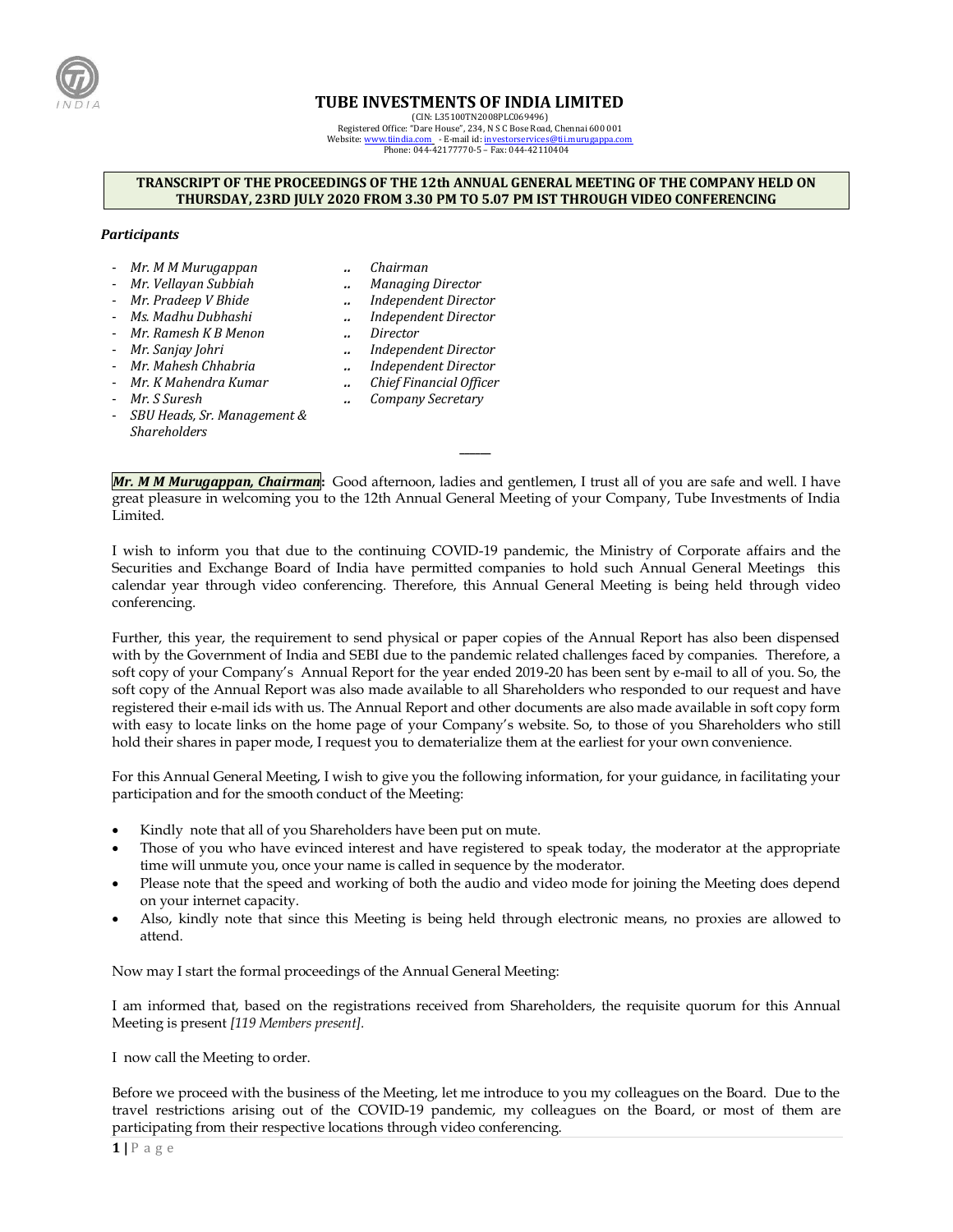Present along with me to my right is our Managing Director, Mr. Vellayan Subbiah & to my left is Mr. Suresh, our Company Secretary.

Present with us from their respective locations through video conferencing is:

Mr. Pradeep Bhide. He is the Chairman of the Audit Committee and the Risk Management Committee. And incidentally, for Mr. Bhide, as he is retiring, this will be his last Annual General Meeting; he retires at the conclusion of this Meeting.

Mr. Bhide has been an outstanding colleague of ours on our Board. His association with TI spans about a decade. He was also associated with other group companies and he was the Chairman of the Group's insurance arm, Cholamandalam MS General Insurance, until a few years ago.

As a senior member of the Board and Chairman of the Audit and Risk Management Committees, Mr. Bhide has been a great source of wisdom, counsel, expertise, experience and advice and guidance to me as also to the Members of the Board and also to colleagues across the Company. I valued his independent thought and very forthright views and he brought to bear his entire experience for the benefit of TI. His expert guidance, both for TII and the Murugappa Group and to me personally, is immeasurable.

On behalf of my colleagues on the Board in the Company and the Murugappa Group, I profusely thank you, Pradeep for all your contributions over these years, and I wish you well in your future endeavours and in your retirement. Just letting you know that you will always be welcome to TI and the Murugappa Group.

My other colleagues on the Board are:

- Mrs. Madhu Dubhashi She is the Chairperson of our Corporate Social Responsibility Committee.
- Mr. Sanjay Johri He is the Chairman of the Nomination & Remuneration Committee.
- Mr. Mahesh Chhabria, who has wide experience in the financial services & corporate management. He is a member of our Audit and Risk Committees and it is only fitting that he will succeed Mr. Bhide as the Chairman of the Audit Committee from the next Board onwards.
- Mr. Ramesh Menon, our Board member heads the Human Resources function of the Murugappa Group.

Also participating in this Meeting is Mr. Mahendra Kumar, the CFO of Tube investments of India and the members of the Management Committee, who are also the heads of the various business and functional units of TII. They are participating from their respective locations and those who are participating are:

- Mr. KK Paul, who heads the Bicycles business of TI
- Mr. K R Srinivasan, who heads the Metal Formed Products
- Mr. Mukesh Ahuja, who heads the Engineering division
- Mr. Krishna Srinivas, who heads our Corporate Technology Center
- Mr. R B Selvakumar, who heads Human Resources
- Mr. A Muthukumaran, the head of Strategic Sourcing

Mr. Aravind Krishnan, Partner of M/s. S R Batliboi & Associates, Chartered Accountants and our Statutory Auditor is also participating in this Meeting through video conferencing.

Ladies and gentlemen, at this point, I would like to place on record the contributions made by Mr. Suresh Subramanian, who recently retired as a senior partner of S R Batliboi & Associates. Arvind has worked very closely with Mr. Suresh Subramanian and we wish Mr. Suresh Subramanian well and request Arvind to carry the good wishes of all our Shareholders as well. Arvind is a young partner of S R Batliboi & Associates, a very fine young man and, we are very pleased that he will be the partner in charge of Tube Investments of India.

I am informed that the documents and other registers required under law are available for inspection by Members.

## Shareholders,

You may be also familiar with the procedure for the conduct of shareholders meeting and the voting held in shareholders meetings in terms of the Companies Act 2013 and the SEBI Listing Regulations.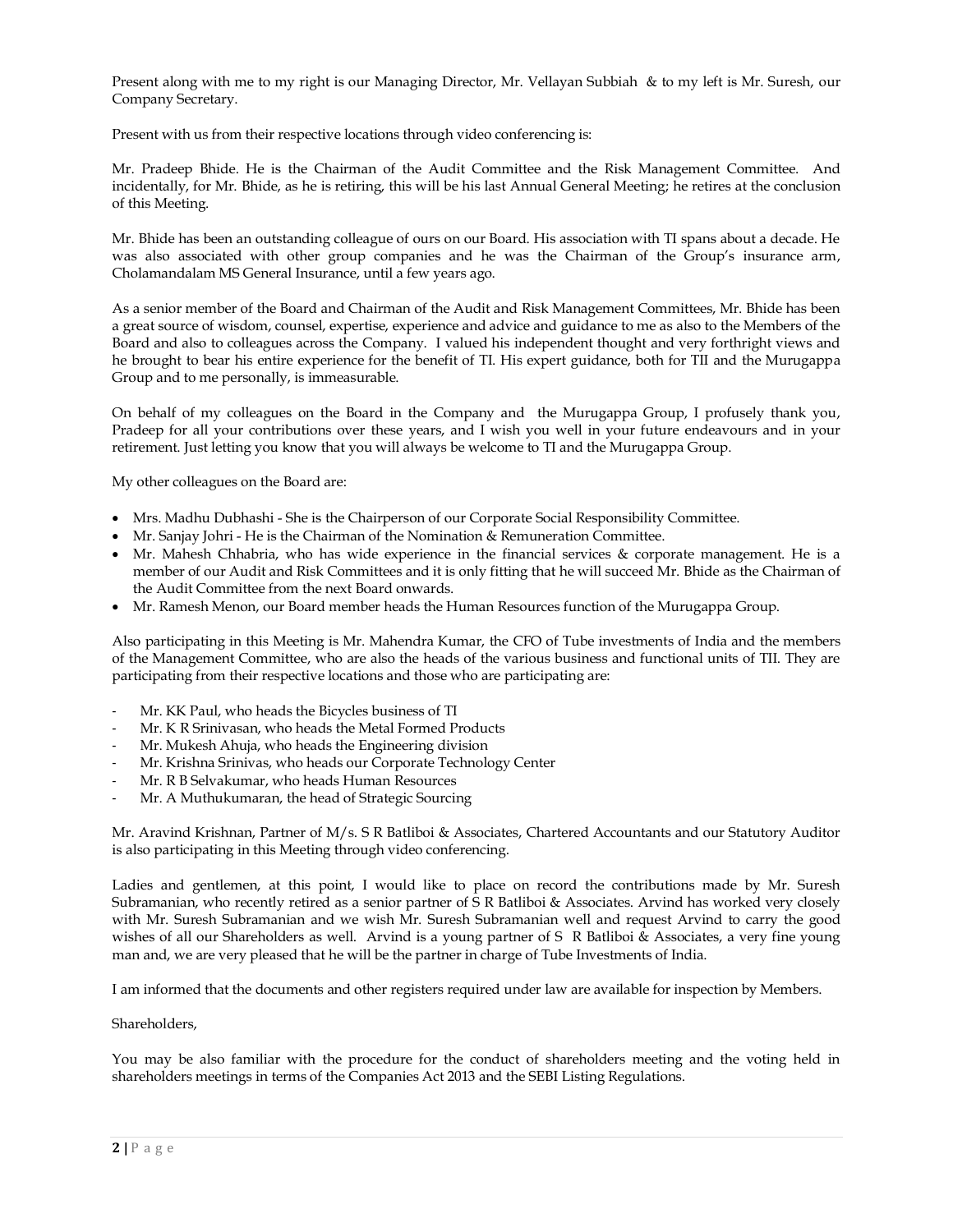To draw your attention, there is a remote electronic voting procedure before the general meeting, followed by an electronic procedure at the general meeting for those who did not vote in the remote electronic voting.

I am to inform you that the Company has complied with the procedure for service of the Notice of the 12th Annual General Meeting and other matters in accordance with the Companies Act and the Rules thereunder and also in line with the circulars of the Ministry of Corporate Affairs and the Securities and Exchange Board of India issued in the aftermath of the COVID-19 pandemic. The remote electronic voting facility was provided to all of you through KFintech and the cut-off eligibility date to take part in the voting exercise was 17<sup>th</sup> of July 2020. The electronic voting was kept open from the 19th July 2020 to 22nd July 2020.

M/s. R Sridharan & Associates, Practicing Company Secretaries have been appointed by the Board as Scrutineers and for conduct of the electronic voting process-—Mr. R Sridharan is also present at this Meeting through video conferencing.

I hope all of you have cast your votes. If not, you may do so when the electronic voting window is activated shortly.

The Annual Report and the Notice convening the 12th Annual General Meeting have already been sent to you through electronic means.

With your permission, may I take the Notice as read.

The Auditors' Report on the Audited Financial Statements of the Company for the year ended 31st March 2020 does not have any qualifications or observations or comments on the financial transactions or matters having any adverse effect on the functioning of the Company. Hence, the same is not required to be read.

Ladies and gentlemen, once again and for those of you who may have logged on just now, I hope all of you are safe and well in your respective locations and, I wish to share a few thoughts this afternoon on the performance of Tube Investments of India.

First, a backdrop on the state of the economy. As you all know that there was a slowdown in several key sectors of the Indian economy - automotive, construction, mining, iron and steel, etc. The situation was further compounded by subdued demand growth, credit stress and postponing of discretionary spending by many customers as these customer sentiments turned negative. Manufacturing activity showed a very modest increase on the backdrop of some supportive Government policies announced to accelerate growth. However, this was also short lived in that the COVID pandemic started to unravel and the resultant lockdowns or the multiple lockdowns beginning the end of March 2020 brought a lot of the business activity in the country to a standstill and, thereby we too at TII have been impacted during the first quarter.

As I speak to you, the COVID pandemic is still very much there. It does continue to impact economies of all countries of the world. It is a huge challenge of great proportions. A lot of human lives, young and old, have been lost. But, I must say that we must pay tribute today and really appreciate the tireless and selfless service by so many people, particularly in the medical profession, care givers, volunteers, etc., who have at risk of their own lives have been serving society.

In your Company, Tube Investments of India, we too have had more than hundred colleagues of ours who have been impacted by COVID-19. Fortunately, many of them are asymptomatic. We have taken the best care we can to assist them and all of them are quite well.

On our performance during the financial year 2019-20, I am sure you would have gone through our Annual Report.

TII has a great presence in the Auto sector. The engineering part of TII serves the Auto sector significantly, but overall, over fifty percent of TII's business is dependent on the Auto sector. Because of the reduced offtake by Auto manufacturers and, who have recalibrated the capacity utilization because of weak market conditions, TII was also impacted. But TII drew from its inherent strengths to adapt and embrace new technologies. Despite the fall in the order book during the year, the TII team raised its level of customer engagements. They partnered with Auto majors, leveraged engineering expertise to develop new products, particularly for the BS VI migration in passenger vehicles, tubular front fork products for two wheelers and many safety critical parts for seating solutions, both for the Indian and overseas markets. To offset the drop in the OEM business, the Company strategically shifted to explore opportunities in the aftermarket, offering innovative products and expanding the distribution channel.

Overall, TI achieved a turnover of rupees 4053 crores in the year 2019-20 as against 4983 crores the previous year, which is a drop of about 19%. The profit before tax, however, was higher by 15% through the tremendous efforts of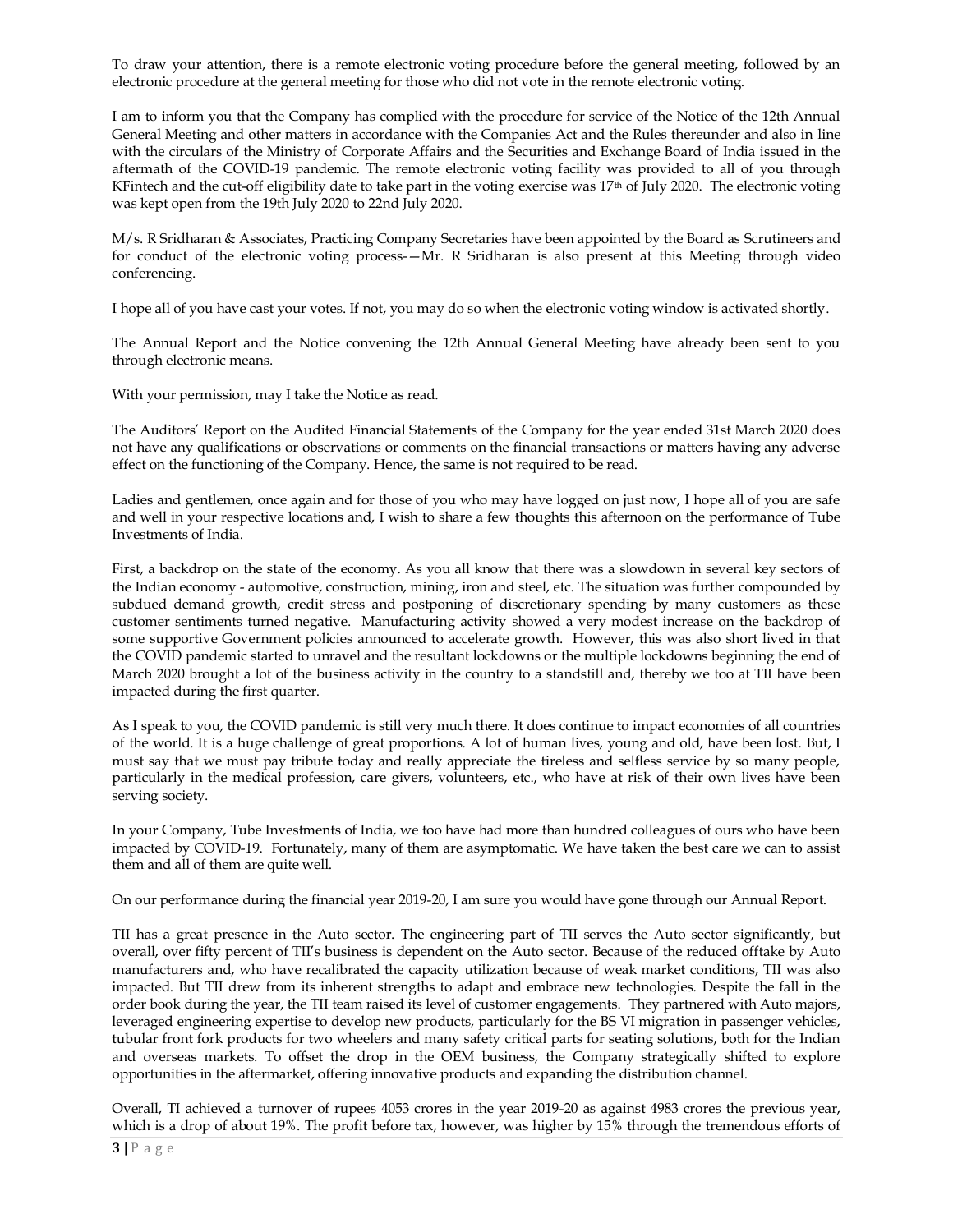the team, at 418 crores as against 362 crores in the previous year. We had a 19% drop in revenues, but a 15% increase in the profits before tax. Great focus on reduction of working capital, fixed costs and prudent management of cash in terms of capital expenditure and towards growth projects.

The Bicycles business recorded a revenue of 781 Crores against 1238 crores in the previous year. Here, the Indian Bicycles industry itself is going through a very rough patch and the bicycle industry's business itself is changing. Moreover, as a strategy, the Company exited the institutional sale of bicycles because of the abnormally high requirement of working capital. The operating profit before interest and tax of the Bicycles business however increased to 26 crores from 11 crores in the previous year. So you can see how much internal work has really helped the business in terms of improving profitability, although the sales have declined. And intense visibility drive, the launch of segments of specific new products, growth through exports, expanding presence in the spares market, accessories & fitness segments are some of the plans that the Division has for future growth.

The Engineering business registered a revenue of 2258 crores as compared with 2896 crores in the previous year. However, the profits, though the turnover was less, the profits at 264 crores was about 4% higher than the 254 crores in the previous year. As I mentioned earlier, the year 2019-20 was very difficult for the Indian Auto industry, marked by a steep fall in the industry's production volumes. It was almost a 32% drop in commercial vehicles and for passenger vehicles, the drop was 15%. Now, this impacted a lot of our business - the Engineering business in particular and so did the large diameter tubes business as well. However, though there were new products that were developed, overall the tubes business declined by roughly about 20% over the previous year. Undeterred by this, the Company established a tube making facility in Rajpura for better geographical balancing and for greater customer proximity. The cold rolled strips capacity in Chennai was also enhanced, and the product range expanded. Now we did this largely because to enhance our customer service and to enhance our product offerings so that we will be well prepared to meet the demand when the markets pick up. Internal efficiency initiatives, cost management, product development, R&D work -- all continued, even though the year was very difficult. The business also expanded its global footprint partnering with global OEMs. The business presently awaits the opportunity to be opened up much in anticipation the transition of the Auto industry to new emission norms and the new model two wheelers that will come -- it may take one or two years but nevertheless, I would like to assure Shareholders that the Company is well prepared for the long term as well.

Metal Formed Products recorded a revenue of 1399 crores a growth of 3% over the previous year and the profits at 123 Crores was the same as last year. This Metal Formed Products business comprises of auto and industrial chains, fine blank products, stamped products, roll form doorframes for automobiles and roll form panels for the railway passenger coaches. It was a mixed year for the Metal Formed business and most of the businesses related to the Auto industry did not grow. But however, the railways business did quite well and this will also be a growth engine for the future. The government's focus on expansion and the modernization of the railway network and the Make in India drive with augur well for the growth of this sector. Tube Investments is a trusted supplier of quality assemblies & components for the Railways and the business is working very closely with the Railways, both in the traditional railway system and also in the emerging metro segments to see what best we can offer in terms of support to a growing railway system.

In Industrial chains, business was good both in the domestic and in the export markets. These chains are for specific products and specific businesses and specific segments, which require a lot of design and engineering. And this was also a good opportunity for TI to provide its customers its engineering skills and capabilities. While TI is very confident of addressing every challenge that it's faced with, the pandemic was, unprecedented, and it continues. So, however, though TI has suffered, the TI team has really put its best foot forward to meet these challenges with a great courage and conviction.

Overall, while business was interrupted for various reasons as I mentioned, TI spent a lot of time building capabilities -- building capabilities of its employees, taking care that training and learning were not compromised in the difficult times where there was a lockdown, in addition to reaching out to customers electronically and building internal capabilities. TI also took care of all its employees and their families, keeping them engaged and motivated in a best manner that they can. Our Managing Director, Mr. Vellayan Subbiah had a virtual town hall meeting where about 1300 employees all across TI participated. TI is also a responsible corporate citizen and we ensured that not just within the company and related to the Company, even around the Company to all the communities that we serve, we ensured that we provided them with food and medical apparatus, and we also contributed to the State and Central Funds for the handling of the COVID-19. COVID-19 continues, and quite naturally, a lot of steps have been taken to ensure hygiene and cleanliness of everyone and the workplace. And as we return to the workplace, though in a much more subdued manner, because we are only able to run our operations with a specified strength by the government authorities, we made sure that we have followed all the norms set out by the various governments in the location that we work as also adhering to all public health norms and supporting them as well.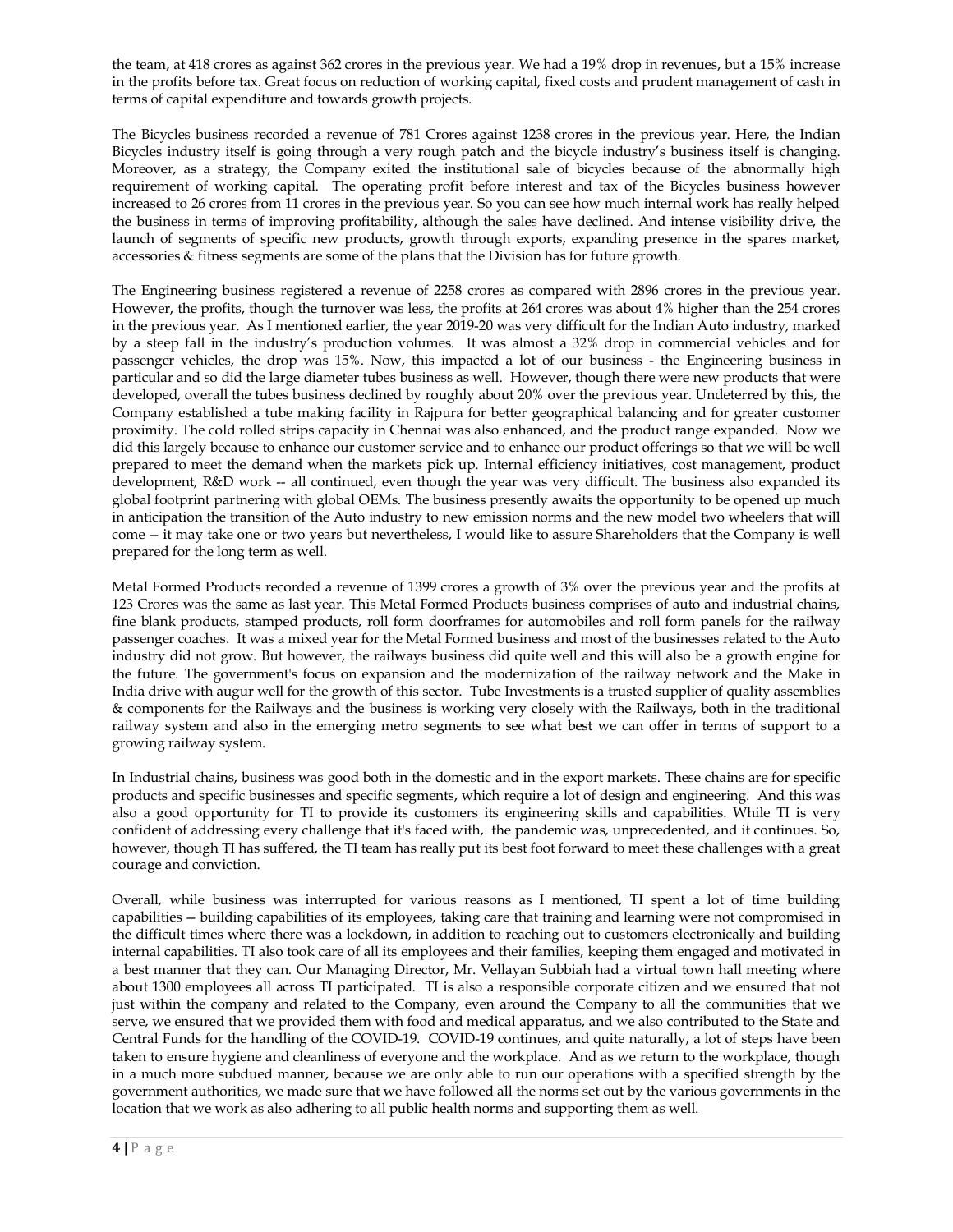Now, let me come to the first quarter results which the Board reviewed. Naturally because of the slowdown and the pandemic, we did not have a full three months of operation and naturally, the financial impact on the Company was quite significant. However, the TI team through various measures, customer engagement, cost reductions, efficiency improvements, etc. they were able to try and reduce the impact of lockdown on the profitability as much as they could.

TI's revenues from the operations on a standalone basis during the first quarter of 2021 which the Board reviewed and approved stands at 379 crores against 1252 crores during the corresponding period of last year -- so you can see the magnitude of the impact. This naturally has caused a loss before tax and exceptional items at rupees 69 crores against a profit of 107 crores in the corresponding period last year. The loss after tax is about 59 crores as against 88 crores of profits in the previous year. Although it's been a difficult start in the year, progressively, we find that there will be improvements and the team is doing its very best to ensure that as markets open up and as customers open up, we serve them even better while trying to be more efficient. We are not losing sight of our long term goals; we are not losing sight about building capabilities; and, we are not losing sight of getting more efficient and reducing costs. And, this is in line with our vision of "building a globally admired Indian engineering company which creates stakeholder delight".

As we pursue these strategic direction and goals, I must talk about the leadership team at TI. Vellayan Subbiah, our Managing Director and his leadership team have been working relentlessly to ensure that even in these difficult times, to try and ensure profitability and serve our customers. I commend them for their leadership which has been truly outstanding and selfless. And I am absolutely certain that Vellayan and his team will continue to lead TI on a growth path. They are very ably supported by lots of people across all TI locations, the offices, the support teams across various functions, all working together towards a common goal.

Members of our Board have been of great support. They were always available to us for their guidance, and wise counsel. Now I look forward to their continued contributions in taking TI forward in the years to come.

Employees, as I mentioned, across TI, are great pillars of strength. Collectively, all of you, some of you are Shareholders, we greatly appreciate all that you do for the Company. And, as Shareholders, many of you have been long term Shareholders, you too have been a great support and a great inspiration to all of us. And as I express my sincere thanks and grateful appreciation to all stakeholders, let me tell you that TII will spare no effort, leave no stone unturned to ensure that even in these difficult times, we will put our best foot forward and do our very best to ensure that the stakeholder delight and the global admiration is continued.

Ladies and gentlemen, thank you all for your patient hearing. And now, I would like you to witness a presentation by our Managing Director, Vellayan Subbiah who will give you a glimpse of TI during 19-20.

*Mr. Vellayan Subbiah, Managing Director:* Thank you. We will just go through a quick corporate overview and then go through each of the individual businesses.

As you probably know, TI has three main lines of business and first is our Engineering business which is led by Mukesh Ahuja - drives tubes. We supply into both Auto and non-Auto uses in the country.

Second is our Cycles business headed by K K Paul which is in bicycles and other fitness accessories. And the third is our Metal Formed business, which does chains - industrial and auto doorframes and also now does work for the railways as well.

A quick snapshot. Chairman had covered some of the business highlights for the year. Revenue was lower. But the team did put in a lot of effort and so we have actually grown profit before exceptional items to 421 crores which is a 13% growth. The bigger issue obviously, which is kind of something that we know, has been a focus for us, has been to reduce the net debt, which has come down from 491 crores to 149 crores at the end of March 2020.

As you probably know we have had four areas of focus -- revenue increase, PBT to Sales, ROCE and Free Cash Flow. So Free Cash Flow has been very strong this year and the PBT to Sales improved from 7.4% to 10.4%. So, in terms of overall sales, this just gives us the numbers again, basically, like I said, a PBT to Sales of about 10% for the year. EBITDA has also been fairly strong, at a standalone level was 545 crores. So, again, all of our metrics are around these four key areas. And despite the drop in net sales, we have had an improvement in profits and an improvement in Return on Capital Employed and Free Cash Flow which we targeted to be 85% of PAT - actually exceeded 100% of PAT in the previous year. So, again this has resulted in a much stronger EPS number for the Company. So that stands at 1760. Capex continues to be in the 200 crore range and Net debt to Equity now is virtually zero; Net Debt to EBITDA is at about .5.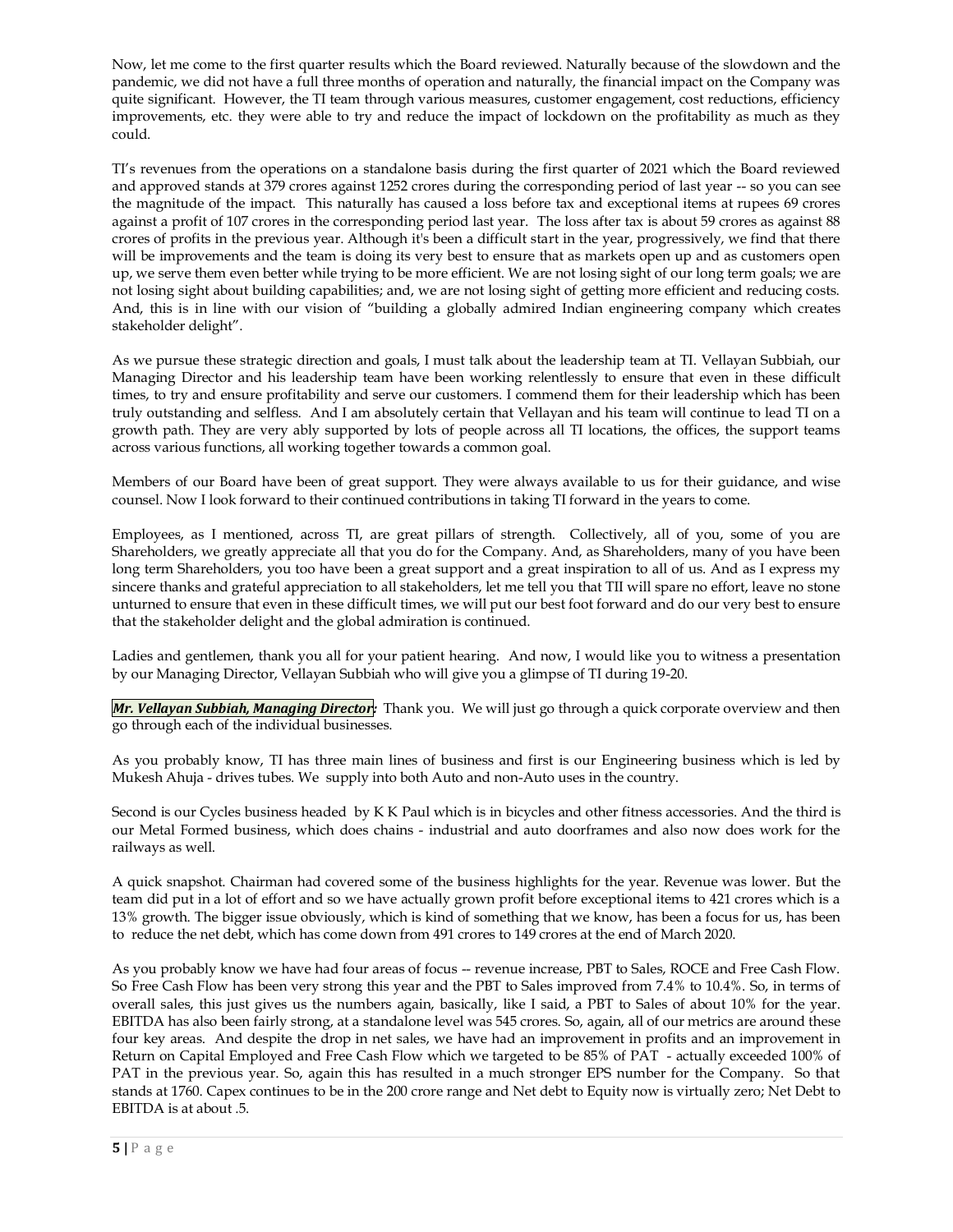We will go into each of the individual businesses and give you a bit of a snapshot on each of them.

First, the Engineering business. We are basically a leader in the country on CDW tubes - cold drawn welded tubes. And that has resulted in us getting a lot of awards from our customers. This one in particular from Toyota Kirloskar and, Showa for the fourth year in a row we received the strategic global supplier award - from Showa. And so we actually kind of have the largest market share in Asia for that business. In terms of business highlights, we also added the Rajpura facility this year and that was inaugurated and we have now stabilized production. We have also added more capacity on the cold rolled business and we are also now looking at adding another adverse D/T Mill to draw stabilizer bars which we see as a huge opportunity area going forward.

Next is our Cycles business and you know, these are some of the brands we have in the country today - all household names -- BSA, Ladybird, Hercules, Roadeo, Montra, Mach City and Track & Trail. The business has also kind of come up with retail experience that has been introduced by Track & Trail sales stores; continues to be extremely differentiated in the space and something that we are quite proud of. So we have a series of Track & Trail stores across, you know, most of the A & B towns in the country. And, we are now looking to expand that into some of the rural areas as well. The industry, like Chairman mentioned, has had de-growth last year, the trade market de-grew by 17%. And, you know, however, most of the folks gained a little market share; we gained .6% market share in Standards and Specials de-grew by 17.8%. And, our market share there was almost flat. We have also come up with a couple of innovations -- night vision handlebars, you know, has been a kind of an industry first and, has been quite a good differentiator in the market; we have got an anti-slip chain that we have patented, both have been kind of extremely innovative products we brought into the market. Like I said, again, a summary of the business highlights, we actually gained a little market share, launched 70 new models. And, you know launched a couple of licensed products with Disney and Marvel. Also improved our low cost products, which, you know, in India, the space continues to get more competitive in MTB and kids. So our low cost products there have helped gain market share. We have also done a lot of work in reducing slow and non-moving inventory, which has actually resulted in us getting to a stage today where we are at negative working capital and a lot of digitization work in this business as well. Key financials for this business - the financials for this business, again like Chairman mentioned, sales dropped because we exited the institutional business, and we had a drop in trade sales, but PBIT has been up, it is actually more than doubled from 11 to 26 crores; capital employed has come down and will continue to come down as we move and remain in a net negative working capital scenario.

The next business is our Metal Formed Products business and so we get a bit more into detail on each of them. So again, we have got a lot of awards and recognition from some of our customers, Isuzu, you know, and also some of the quality competitions that we participated in. In the Kaizen competition, basically, we had a team that won the Diamond Award - continues to do very good work on the quality front with Palani leading our TQM initiatives here. Again some more awards and recognition from Caterpillar and Mitsubishi on the industrial chains side. And some business highlights in this business basically, again like Chairman mentioned, the aftermarket was given a significant thrust and really helped us offset the drop in OEM. So that's been a good shift for us the fine blanking business had significant growth despite the Auto industry slow-down and we have also had you know, the door frames division, which was basically awarded a four-star supplier rating from Hyundai. We continue to have an extremely strong relationship with them. On the rail side – we have started doing work for Metro Rail with Alstom and continue our supply of coach kits to ICF factory here in Chennai. Financials for this business - sales grew by 4% to 1339 crores and PBIT for this business was flat at 123 crores. So this business will offer us more growth as we go into the coming year.

Finally, we just have a quick summary on Shanthi Gears, which is a subsidiary of this Company. There we actually had flat revenues. the PAT de-grew predominantly because of reduction of non-operating income. So, operating income was similar but non-operating income dropped because of the share buyback that allowed, I mean that basically some of the money that we are sitting on the balance sheet to exit and so investment income came down.

So, with that I will conclude and I hand it back to Chairman. Thank you.

*Mr. M M Murugappan, Chairman :* Thank you, Vellayan. And I trust his presentation would have given you a glimpse of the activities during the year.

Ladies and gentlemen, we have seven resolutions that have been presented before this Annual General Meeting.

Briefly, these are for:

- the adoption of the audited accounts for the financial year on Standalone basis.
- next the adoption of the audited accounts on the Consolidated basis and also the report of the Auditors.
- the confirmation of the interim dividend that was declared and was paid for the financial year 19-20.
- item four is my re-appointment as a Director of the Company.
- item five, it is to fix the remuneration to our Auditors.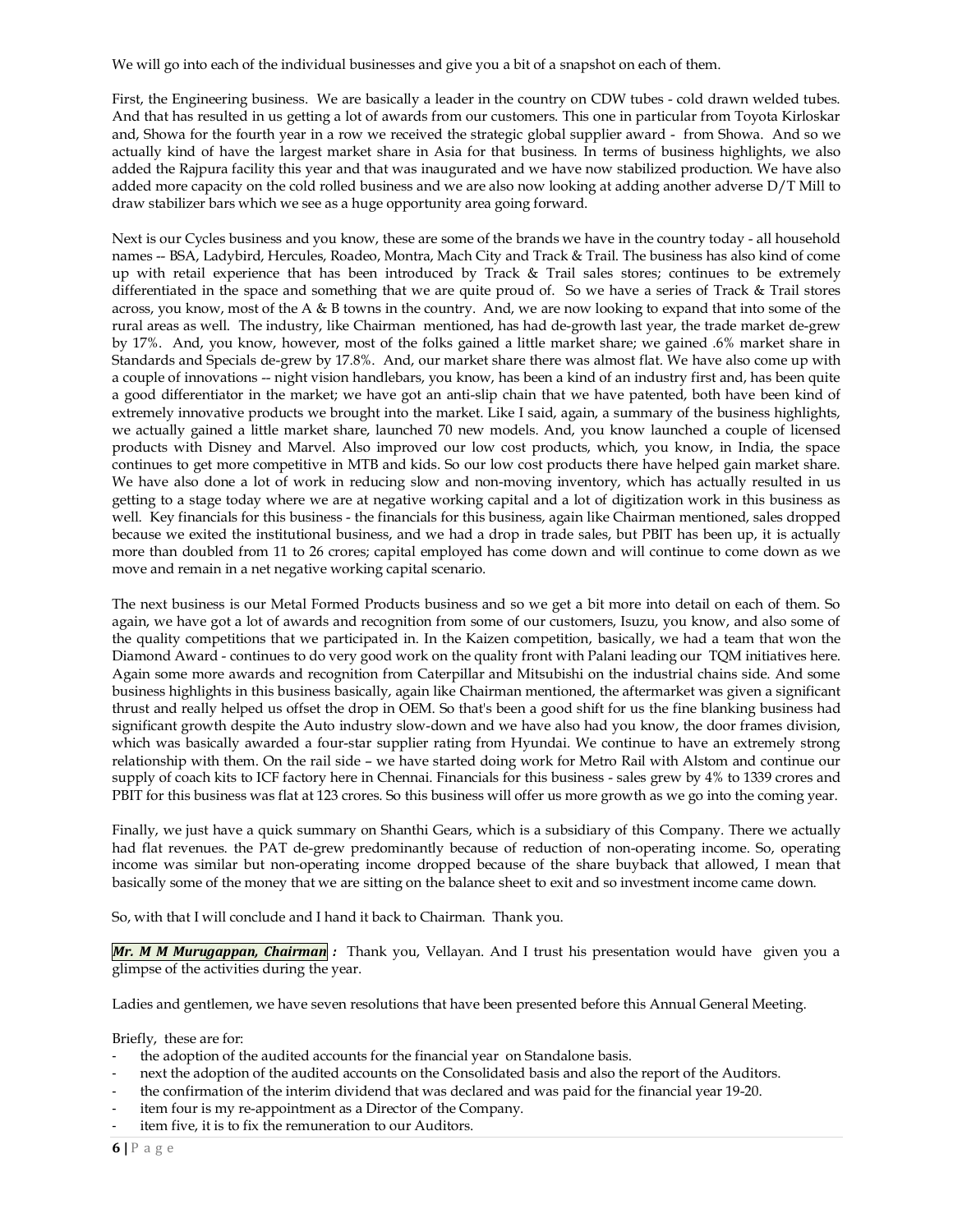- item six is a Special Resolution for the remuneration to be paid by way of commission, and
- item seven is the remuneration that is payable to the cost auditor.

Just to remind all Shareholders that the e-voting window will now be activated and those of you who have not voted please do so. You will find an Instapoll button visible on your screen and you may vote using that.

Ladies and gentlemen, the Annual Report for the year ended 31st March is already with you.

Some of you Shareholders have registered as speakers for this evening and thank you very much for doing so and this indicates an interest in the Company. Some of you have also sent us your questions, which I think our team has also responded to. So once again, I must thank you for your interest in the Company. The names of the speakers will be announced in sequence as they have been registered with our Moderator so that they can speak. It will be my pleasure and that of my colleagues to take all the questions together and then respond to all of you after the end of the questions by all the registered speakers. My sincere request to all of you - since there are quite a few speakers, to restrict yourself to about three to five minutes. I will have these questions tabulated and my colleagues and I will respond to them provided it is not prejudicial to the interests of the Company.

Moderator Sir - May I request you to provide the opportunity for the registered speakers to speak. In my list that has been given to me, the first speaker is Mr. Abhishek.

*Moderator*: Mr. Abhishek, you are kindly requested to unmute your audio, switch on the video and please speak. Thank you.

*Mr. Abhishek (Shareholder)*: My name is Abhishek, Shareholder of the Company. My DP ID IN301637 and client ID is 41359155. Sir, first of all, I congratulate the management on the eve of 12th Annual General Body Meeting. Sir, I have some few observations like clarification in the balance sheet, which I would like to go by page number-wise, Sir and I would like to know, what is the real impact of COVID-19 in percentage terms, how your supply chain was affected and where you see the light in the end of the tunnel, what will be the growth triggers in first half and second half. Then, I thank the management for giving a very good dividend year on year and our share price has also escalated and it has given as a very good return in these years. The page number 33, we are glad to know that Shanthi Gears Limited is a subsidiary of Tube Investment of India and it has generated a revenue of 242 crores in 2019-20. So, then page number 83 and 84 - we have subsidiary companies. We have eight subsidiary companies. So, apart from Shanthi Gears, which subsidiary company is giving dividend to the parent company, I would like to know, Sir. And page number 107 - we have contingent liabilities disputes pending with Finance Act and Central Excise, Income-tax and these are pending since 1995. So, what steps and measures have been taken by the management to arrive at a compromise or a settlement so that as soon as possible these disputes will be settled. And, I have some problem with a subsidiary company - Shanthi Gears Limited, Sir, which had a meeting three days ago and I was not able to join for the Annual General Body Meeting; even after sending three reminders, request for joining as a speaker in the meeting, was not allowed to do so. Some physical share issue is there, which is a longstanding issue and they are not transferring the shares, but we shall not discuss in Tube Investment of India, Sir. And I cannot get any contact details of Shanthi Gears. I am are not able to get in touch with any person, even if I go to Coimbatore also. So you may put me to the right person in Shanthi Gears who can resolve the issue. Kindly you may ask the Company Secretary to get in touch with me, Sir and thank you for the opportunity. And I would also request you to arrange concalls on quarterly and half yearly basis for the Shareholders in order to learn the perspective in detail. Thank you very much, Sir.

*Mr. M M Murugappan, Chairman*: Thank you, Mr. Abhishek. Our next speaker is Mrs. Valli Arunachalam representing Mr. M V Murugappan. May I request our Moderator to make arrangements so that Valli can speak with us.

*Moderator*: Thank you, Sir. Madam, you are requested to unmute your audio and switch on your video and please speak. Thank you.

*Mrs. Valli Arunachalam (Shareholder)* : Good afternoon.

*Mr. M M Murugappan, Chairman*: Good afternoon.

*Mrs. Valli Arunachalam*: Thank you very much for giving me this opportunity to ask my queries. I had posted three questions online for which I received your detailed responses via e-mail. Thank you. However, my questions were very specific and I did not get my answers. So, I thought I will take this opportunity, with all the distinguished Directors present, to ask my questions again and, perhaps make them a little clearer.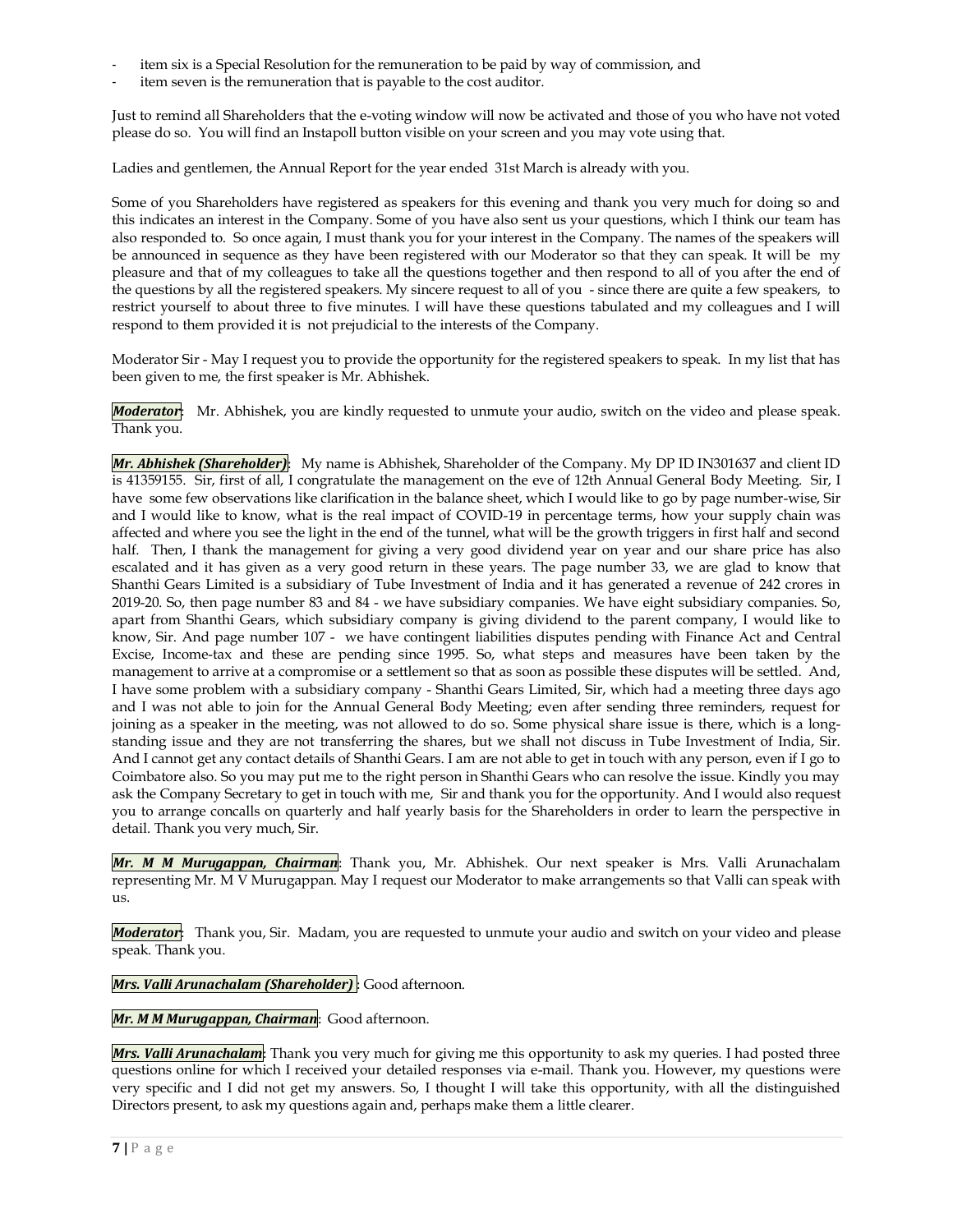Question one: What specific and I would like to underscore 'specific' plans TI Cycles have for capitalizing on urban mobility trends, digital e-commerce? Please note that e-commerce is only a small part of digital commerce and number three export potential. What is TI Cycles' competitive advantage?

Question two: With the vision focused on building an engineering company, my question is do B2C businesses have a future within TI. What percentage of R&D plan is allocated to TI Cycles?

Question three: On what basis is TII making decisions on new businesses to enter? What are TII's plans to create synergy between the various business units?

And the last question is, in this COVID era and post-COVID era, with a tectonic shift from brick and mortar to digital commerce, do you see a significant growth potential for Track & Trail? Thank you.

*Mr. M M Murugappan, Chairman*: Thank you, Valli. We will respond to them. The next speaker is Mr. Mukesh Ajmera.

*Moderator*: Thank you. Mr. Mukesh Ajmera. Please unmute your audio, switch on the video and please speak.

*Mr. Mukesh Ajmera (Shareholder)*: Thank you very much for giving me this opportunity to talk. Good afternoon everybody. It is indeed very strange times that all of us are experiencing including this AGM through video conferencing. Invariably the hype and hoopla of attending the AGMs personally was totally at a different footing than what we are experiencing now. And I hope that all the members of TI family which includes the management as well as the employees-- thousands of employees of dozens of companies of the group, TI Cycles as well as Murugappa Group are safe and those who have been affected, I wish and pray that most of them will recover at the earliest possible with the kind of unprecedented human pandemic that we are experiencing in history of mankind.

I have been associated with bicycle industry since the time of my childhood memory. I know the two words, cycle and TI Cycles since my childhood and my family was also associated with TI Cycles for several years and decades including being Shareholders right from the IPO days and we have had several decades of holding over the years across various family members.

I would like to congratulate the Company the way it has grown -- the entire group-- the way it has grown over several years and decades under the leadership of various family members of Murugappa Group itself starting with Mr. Murugappa Chettiar, who was the founder of the TI Cycles. And we had a special relationship with him with my father being one of the friends of the Company being the dealer of TI Cycles and both Mr. Murugappa Chettiar and my father had an excellent comraderie over the years and it translated into many other managers including Mr. K D Menon, Mr. Sarangapani, Mr. Mohan Rao and others with whom we have dealt with and we have grown as a family over the years over several decades. And it is also nice to see Mr. Murugappan leading the Company as one of the largest corporations in South India, and he has done commendably well since his Chairmanship and taken all the Group companies to greater heights. I have one small request in terms of some issue that I have. But, before that I would like to mention something in light of the future business of the Company--what are the clients does the Company have; any kind of plans as my predecessor speaker, Ms. Valli mentioned about -- does our Company have any futuristic plans in terms of e-mobility and the practical considerations of that because I think that could be the only solution in times to come irrespective of COVID or without it because you know the last mile connectivity in all the Metro cities, you know, is becoming a very big issue. So of the leading business opportunity for the Company, if it has any plans, and the second thing is the small problem that I am having as I mentioned - we are being Shareholders in our family for several years. We have some shares of my mother which have not been transmitted for quite a few years despite complying with all the regulations, despite submitting all the documents. So I require the Company to please look into it and enable the transmission at the earliest and do the needful. I wish everybody lots of good health and hope that this pandemic is taken care of by God at the earliest possible. Thank you very much.

*Mr. M M Murugappan, Chairman*: Thank you. Mr. Ajmera. Now the next speaker is on behalf of the UNIFY AIF 2

*Moderator*: Thank you, Sir. May I request the gentleman who is present here to please unmute your audio, switch on the video and speak please. Thank you.

*UNIFY AIF 2 (Shareholder) through its authorized representative*: Good evening. I have a few questions. So these are from the various descriptions in the Annual Report. Firstly, in the fine blanking division, the Annual Report mentions about new safety critical parts being developed for global auto manufacturers of seating solutions. Since this being a new opportunity for the Company, could you please brief on the opportunity size and the growth prospects in this segment? Second question is a lot of focus has been placed on the aftermarket business in the financial year 2020. How has the contribution from this segment increased and what is going to be the path going forward? The third question is the today's result press release mentions about the capacity utilization of 50% in quarter one. Based on the custom order book and interaction, what is the path forward? The fourth question is the Company plans to set up manufacturing units for the truck body division at four locations, what will be the capex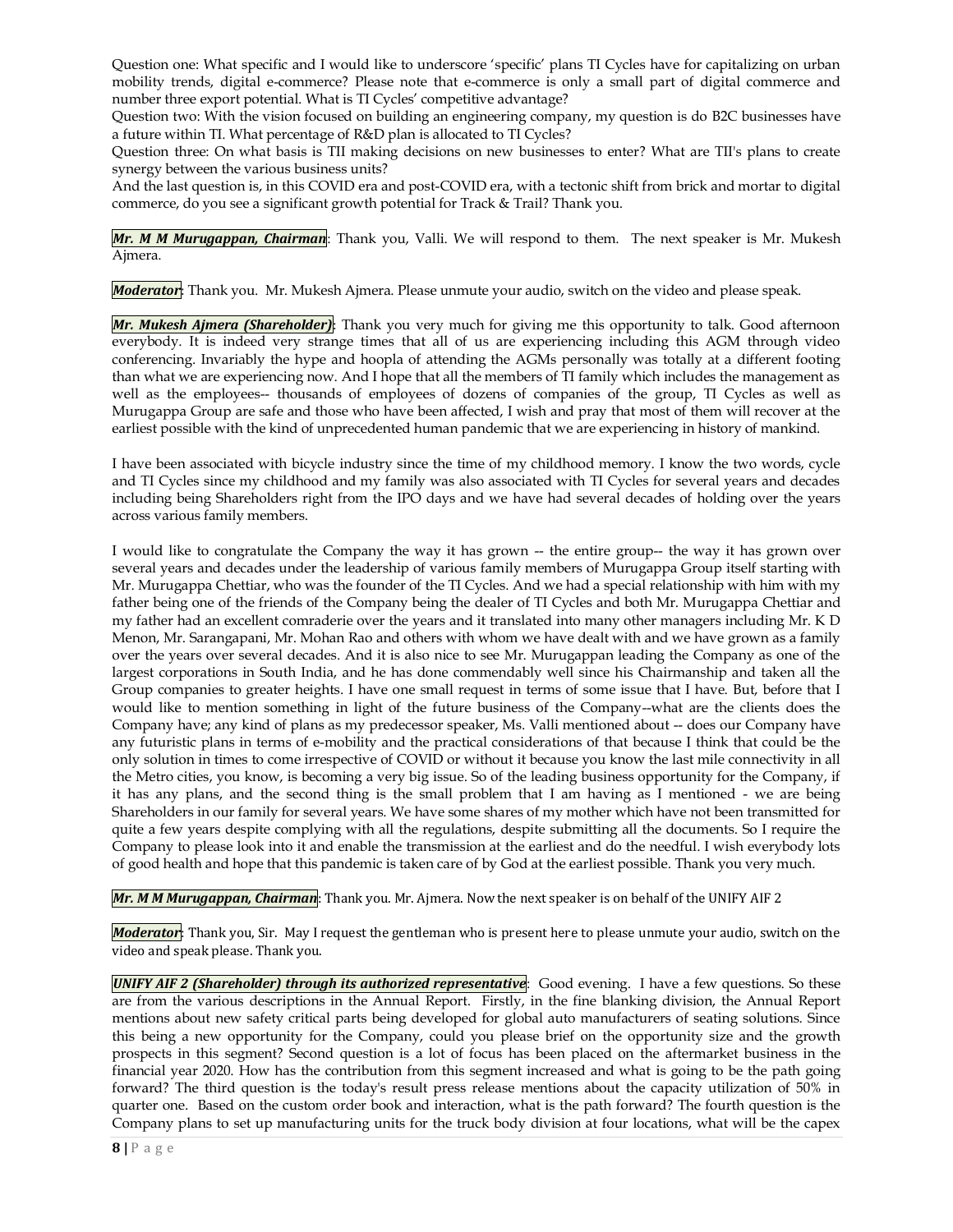incurred for this? And what is the plan to compete with the unorganized market in the segment? The fifth question is about certain media reports suggesting that you know - Murugappa Group company looking to acquire one of the leading engineering company. Would you please clarify on this. Thank you so much.

*Mr. M M Murugappan, Chairman*: Thank you very much.

*Moderator*: Chairman, Sir. That concludes the speaker registration. I hand it over to the Board now. Thank you.

*Mr. M M Murugappan, Chairman*: First of all, I wish to thank all the speakers for the interest in the Company. We really appreciate it. And this shows your interest and involvement with the Company. I will take in the order of speaking.

Mr. Abhishek, first of all, I am sorry that you have had some difficulty with not being able to join the AGM of Shanthi Gears. I am not fully certain what the difficulty you faced. I will have someone reach out to you and give you the particulars of the person concerned at Shanthi Gears so that you can address your queries to them directly. You talked about eight subsidiaries and which subsidiaries are profitable. Now, in the case of eight subsidiaries, all these subsidiaries are strategic in nature to TII. The subsidiary that is profitable is Shanthi Gears. We have a subsidiary in France, which is Sedis; we have two subsidiaries and that particular subsidiary, Sedis, the way the structure is, there are three subsidiaries, but it is a whole industrial chain unit in Sedis, France. And this industrial chain unit does source product from us and it services customers largely in Europe and, some in other parts of the world. Unfortunately, since Europe is also in the grip of a recession, this subsidiary is not very profitable but certainly they are making every effort to get back into profits. There are two small subsidiaries in Sri Lanka wherein that these subsidiaries are Great Cycles and Creative Cycles and, these are assembly operations for cycles in Sri Lanka to take advantage of being located there in terms of value added manufacturing and therefore from there can be exported to various countries including India. Here again, the businesses are not very profitable. However, the cost of manufacturing and assembly is quite an advantage but we do not have sufficient volumes as yet. Our Bicycle business is working on this very carefully and hopefully as the export of bicycles increase, this will be a huge benefit and both Great and Creative Cycles, Sri Lanka will be able to support the export initiative. You talked about concalls, quarterly and half-yearly. We do put on our website all the details of the half year and the quarterly results and the discussions thereon. I would request you to kindly go to the website and take a look at this because we must be fair to all Shareholders and therefore, all the Shareholders can take a look at the discussions based on the quarterly results. COVID-19 has been a huge impact on us. In percentage terms, I cannot exactly tell you but I can tell you that TI in support of COVID related initiatives and activities both for the public, for the Chief Minister's and the Prime Minister's relief fund and for the communities around us, our expenditure has been in excess of about 6 crores. We still continue to ensure health and hygiene of all our staff and that expenditure will continue.

Now I will go to the questions from Mrs. Valli Arunachalam here again. Thank you very much for your interest in TI and thank you for posting certain queries in the portal. I am sorry that you feel that you did not get the appropriate responses. So, I will attempt to amplify the further responses on this as well. So first point is that relative to the plans of TI Cycles.

TI Cycles addresses both urban and rural mobility in India, and the question is specific to urban mobility and in urban mobility, what we are finding is that the Standard Roadster bicycles which was a medium of transportation both for humans and for goods is now declining definitely in the urban areas. There is a trend that we see relative to health and fitness and you will be pleased to know that TI, as our Managing Director Vellayan has showed you in this brief glimpse, that we do have a range of products for health and fitness. These products are gaining traction. They tend to be a little more expensive naturally than the Standard Roadster bicycles. So one is these products which are sold through our dealerships and which are sold through the Company owned and operated stores namely Track & Trail are gaining traction and TI also works closely with bicycling clubs and bicycling institutions in terms of the urban mobility opportunity. Now, what are specific plans. Over the last couple of years rather than just the mountain bike, which was more for fun and leisure, TI put out a bicycle brand called 'TI Mach City', which was a brand that looked at mobility within large campuses as also mobility in areas of a fairly light weight bicycle that people could ride very easily and which was appropriately priced. And that will continue. In terms of certain other specific plans, there are some new products on the anvil. These new products do take into account, newer technologies that are coming in and as you can see urban mobility in different parts of the world has also embraced electric technologies. Teams of people are working on this. Our primary goal is safety, security and availability and, affordability, as well. So, the plans that the R&D teams are working are along these lines and, therefore, to be specific, we can be specific in terms of the overall approach, in that we are taking towards product development and R&D. On specific things, there are some areas, naturally, for competitive reasons, we will have to keep it with us. But, the moment we put out these products in these markets and launch the products from the design and engineering stage to prototyping and then later on into test marketing and marketing & branding, we will definitely let the markets know and also the Shareholders naturally will get to know about the attributes of these products. You talked about an export potential. Yes, there is certainly an export potential in different markets. In the bicycle markets, the way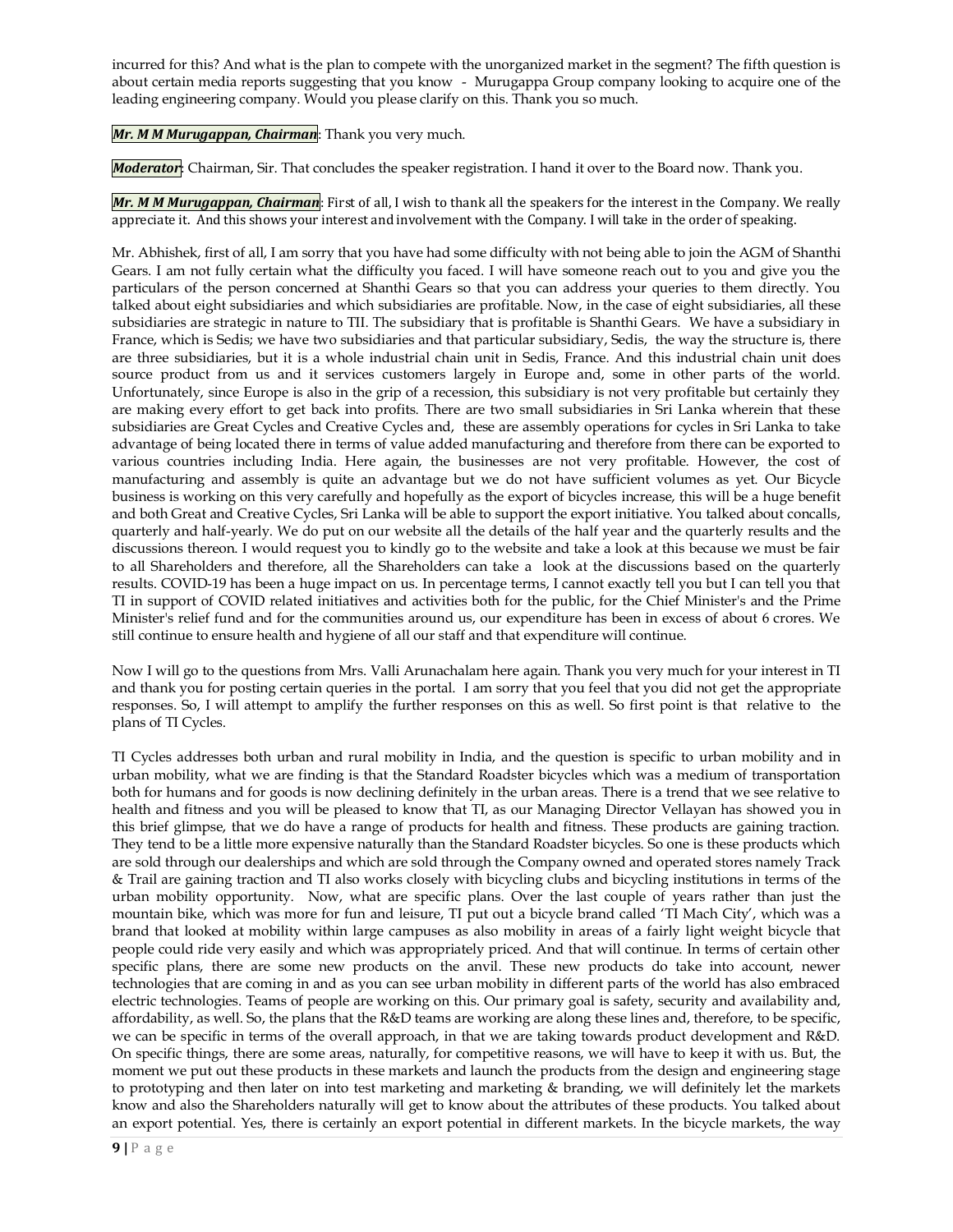they are segmented in developed countries, you have fairly high-end bicycles and then you have fairly inexpensive bicycles, which are sold through, sometimes, supermarkets and they are sold through other distributors. So, we do not cater to the very high-end market, and the export potential to the lower end market and through specific distributors is there. It is dominated today by China and it is dominated by other low-cost countries where assembly and value addition is given a lot of importance and therefore, countries like Sri Lanka, Malaysia etc. are able to export these products, their products to other developed countries. So, for TI, this is a very small part of the business and it's only now I would say it is a fledgling business right now and hopefully with the kind of capex that we will have in the coming year, we will be able to address this market, but we will be catering to a very, very, very miniscule part of the affordable bicycle market. The capital expenditure on Cycles, as you had asked, in the last year, it was two crores or 20 million rupees and in this year, we expect it to be close to 9 crores or 90 million rupees. Also a question that you raised on the TI Macho and the TI Macho is essentially an outsourced product. It has only working capital. Our technical people are working with our outsourced providers. The working capital that has been involved in TI Macho and that too, we have only two outsourced providers and we have a very limited regional presence. The working capital has been approximately 0.7 crores or 70 million rupees. About B2C businesses and how does it fit into TI Cycles and TI as a largely an engineering company. If you look at history of TI Cycles from 1949, it started off as a bicycle business and then vertically integrated into components of bicycles like steel tubes, transmission chains etc. Then, each of these businesses - steel tubes, transmission chains etc., there was opportunities in other areas also, so these businesses developed on their own while supporting the Bicycles business. Now, these businesses have many customers of their own and therefore have grown much larger than the Bicycle business. Nevertheless, the capabilities that we have in terms of design and engineering. strong brands like BSA, Hercules and now, Montra on the new alloy bicycles, these brands are strong and they have a fairly good recall in India. Therefore, the Bicycle business is still a strategic business for TI and you would have seen from the presentation that Vellayan Subbiah made that despite the downturn in the market, the Bicycle business has both negative working capital as well as has been more profitable even in these times impacted by COVID-19.

In terms of synergies within TI, TI works a lot with steel, across all its businesses. We work with roughly three hundred thousand tons of steel -- these three hundred thousand tons of hot rolled steel is further processed into cold rolled as required and this goes into tubes, it goes into transmission chains, it goes into metal formed products and a host of other products which are made by TI. So, TI derives a tremendous synergy across its supply chain and further, TI the derives the synergy also from design and engineering through its Corporate Technology Center, which is located in Chennai. This Corporate Technology Center works very closely with educational institutions within India and at times, even overseas on specific products. At the present time, they are working on high strength steels because light weighting is becoming very important in various industries and particularly the automotive industry. Light weighting but nevertheless safety becomes extremely critical and couple of the products that TI makes like the telescopic front fork or transmission chains are all safety-critical products and the kind of synergy that we derive by working through the Corporate Technology Center, its various projects and some R&D initiatives along with research institutions and also our suppliers. I must mention this here because when we work with steel suppliers both in India, in Japan, in Korea, we find that we are able to learn a lot from them. So we get a lot of synergies from the suppliers as well. So there was a final question on Track & Trail which I answered in the course of talking about bicycles. I hope I was able to give you a lot more specificity to the questions that you had asked. Should there be still any further areas, please feel free to contact us and it indicates your interest in the Company which we greatly appreciate.

I move on to the next person which is Mr. Mukesh Ajmera. Thank you for the history and the legacy of yourself and your family with TI Cycles. It is greatly appreciated. You had this very small request and I think this is a request that you have reached out to the Company. The Company has also reached out to you and we would very greatly appreciate your responding to Company on the specific queries that the Company has because these are shares which belonged to predecessors in your family. Unfortunately, we do not have the documentation as specified by the Regulators. If you could kindly provide them, which I am sure you will, we will make every effort to ensure this transmission is done. We are an institution. While we appreciate your relationships with the Company, we will only take an institutional call to do what is right for every Shareholder including yourself and I trust you will appreciate that as well.

I will move on to the next question from UNIFY. You talked about a few areas on fine blanking, aftermarket, truck bodies etc. Mr. Vellayan Subbiah, our MD, has been in the forefront of some of these new initiatives that the Company is taking and I am going to turn it over to him for him to respond to you.

*Mr. Vellayan Subbiah, Managing Director:* Thank you. The first question was around fine blanking. So the components that we have been working on, that have started growing a fair bit, both domestically and internationally, have been on the seat belt side and manual and power recliners - both seat associated components. And, so we see fairly good growth from that, from those components, in the upcoming years. We see about a thirty percent per year, at least, growth in those two segments over the, I'd say, the foreseeable next three to four years